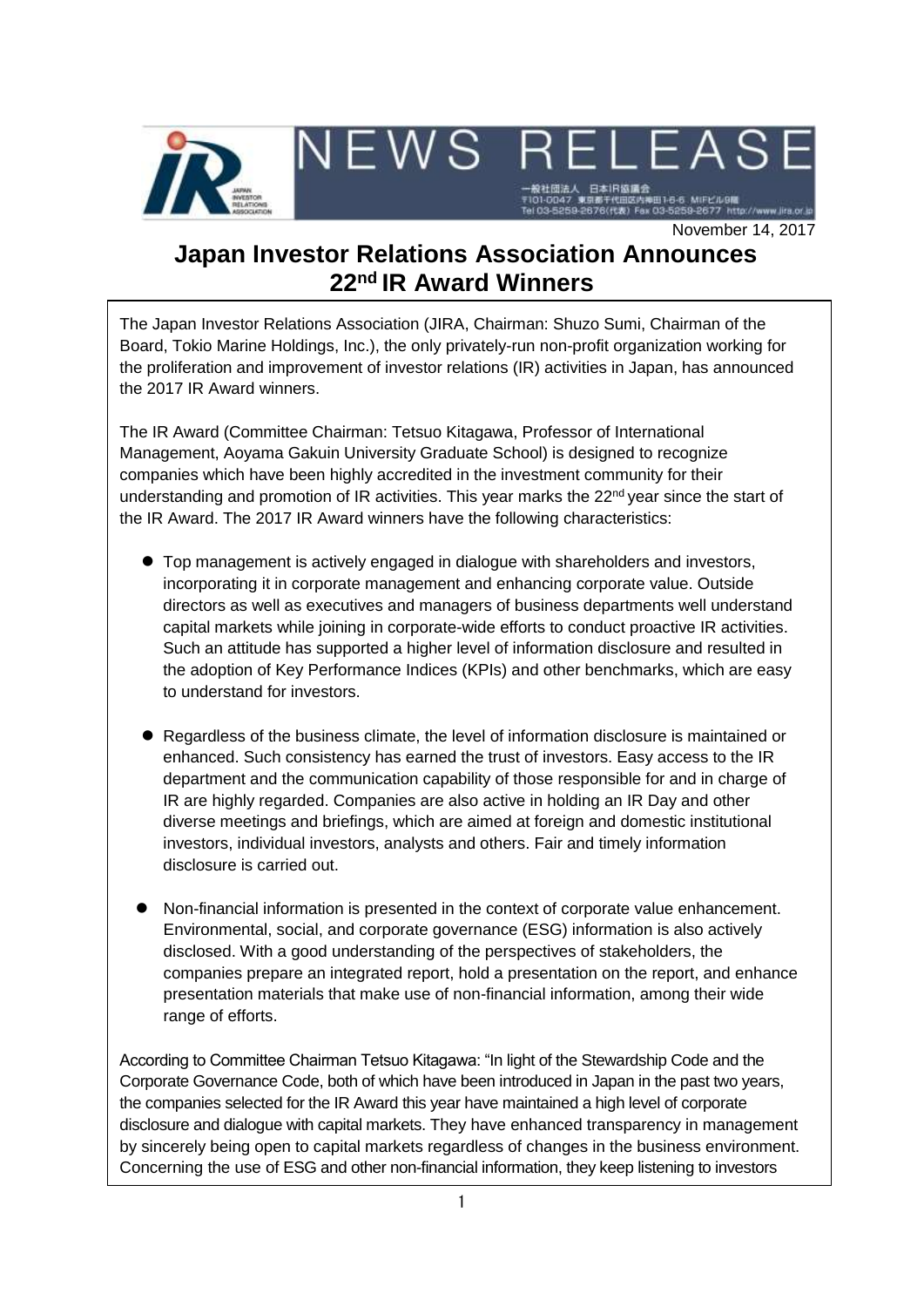and devising ways to leverage their special characteristics. Winners of the Best IR Award for Encouragement have made remarkable progress in their IR activities in a short period of time."

Of the JIRA member companies, 284 publicly-traded companies applied for the 2017 IR Award and a total of 14 companies were selected and received awards: the IR Grand Prix were given to two companies, the Best IR Awards to seven, the IR Special Awards to three, and the Best IR Awards for Encouragement to two. The major reasons for the selection with previous award records for each winner are stated in the Supplementary Information.

## **Award winners**

**IR Grand Prix** Komatsu Ltd. Shionogi & Co., Ltd.

# **Best IR Award**

Daikin Industries, Ltd. Daiwa House Industry Co., Ltd. Nabtesco Corporation Nomura Research Institute, Ltd. Pola Orbis Holdings Inc. Marui Group Co., Ltd. Mitsubishi UFJ Financial Group, Inc.

# **IR Special Award**

Kirin Holdings Company, Limited Sony Corporation Fuji Oil Co., Ltd.

# **Best IR Award for Encouragement**

Trusco Nakayama Corporation Recruit Holdings Co., Ltd.

# **Details of each award**

## **Best IR Award**

This is the annual award given to the publicly traded companies with IR best practices among members of the Japan Investor Relations Association (JIRA).

# **IR Grand Prix**

This award, introduced in 2005, is given to companies that have been awarded the Best IR Award twice in the last 10 years, and are worthy of being selected for a third time. The award winners are excluded from consideration for the same award for two years from the year they receive the award.

# **IR Special Award**

Companies with unique IR practices are given the award out of the applicants for the Best IR award. They include companies that take on a leadership role in IR activities in their respective industry, consistently improve IR practices and are highly regarded for promoting their IR to individual investors. This Award was also introduced in 2005.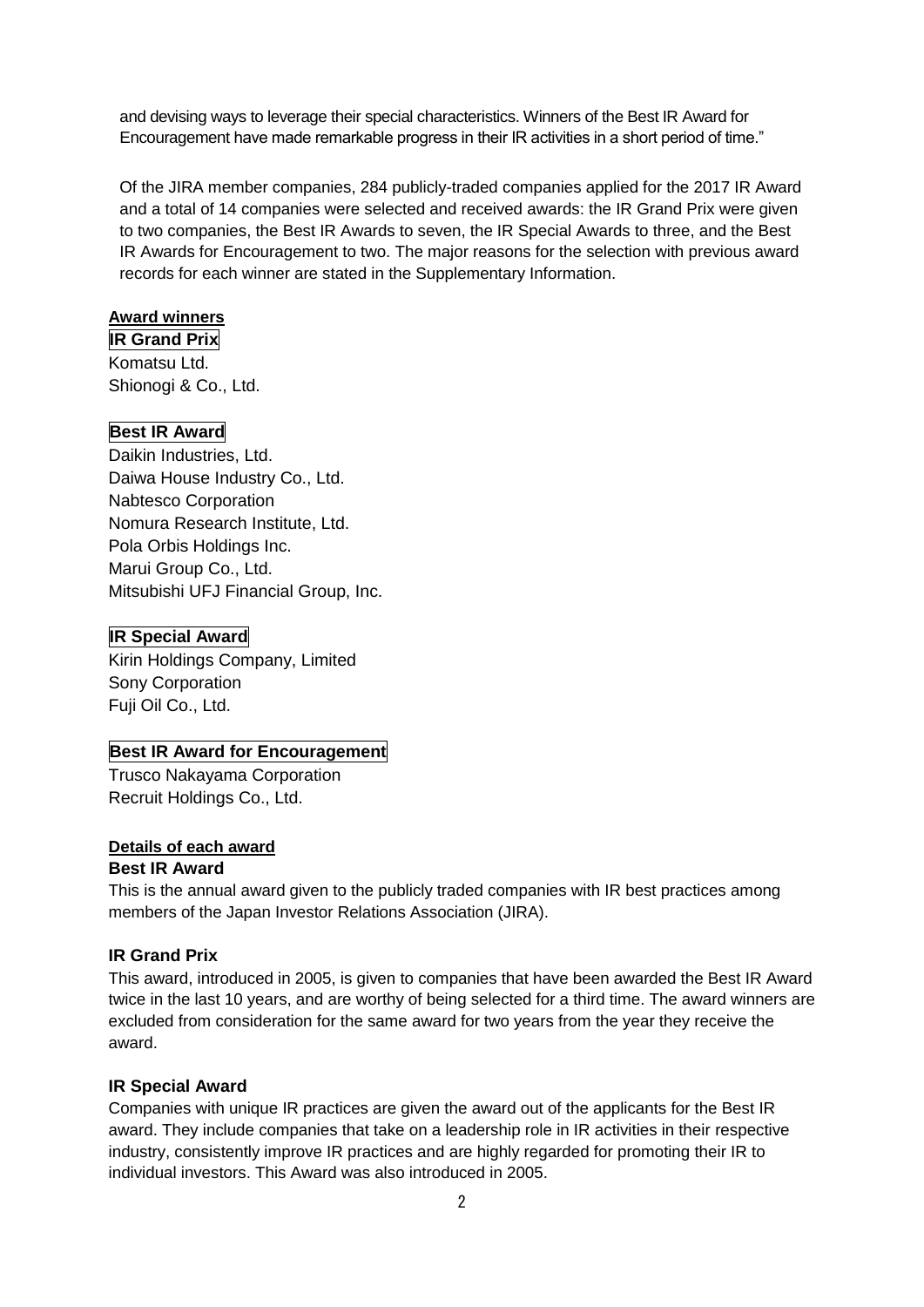## **Best IR Award for Encouragement**

Out of the applicants for the Best IR Award, the companies covered in this award category are: listed either on emerging markets or the Second Section of the Tokyo Stock Exchange; companies listed for less than ten years on the First Section of the Tokyo Stock Exchange; or small and mid-cap companies which apply for the Best IR Award for the first time. This award was launched in 2002.

## **Three-step selection process**

① The first screening was based on the surveys filled out and submitted by applicant companies. (252 companies were selected into the second screening.)

② The second screening was conducted by 14 select committee members, comprising of securities analysts, institutional investors, journalists and other members. They closely examined 211 candidate companies for the IR Grand Prix, Best IR Awards and IR Special Awards, and 41 candidate companies for the Best IR Award for Encouragement.

③ The final (or third) screening was conducted by all committee members, including academics, attorneys and other experts in addition to the above select members.

## **The award ceremony will be held as part of the "IR Conference 2017."**

December 15, 2017, from 11:30am at the Belle Salle Tokyo Nihonbashi in Tokyo

## **For inquiries:**

Japan Investor Relations Association (JIRA) Secretariat Tel: +81-3-5259-2676, Fax: +81-3-5259-2677 E-mail: [free@jira.or.jpW](mailto:free@jira.or.jp)ebsite: [http://www.jira.or.jp](http://www.jira.or.jp/)

## **About the Japan Investor Relations Association (JIRA):**

JIRA, founded in 1993, is a non-profit organization which promotes IR practices in Japan. It has 582 members as of October 1, 2017. Its major activities include IR education, surveys and research, and hosting opportunities for interchanges among member companies.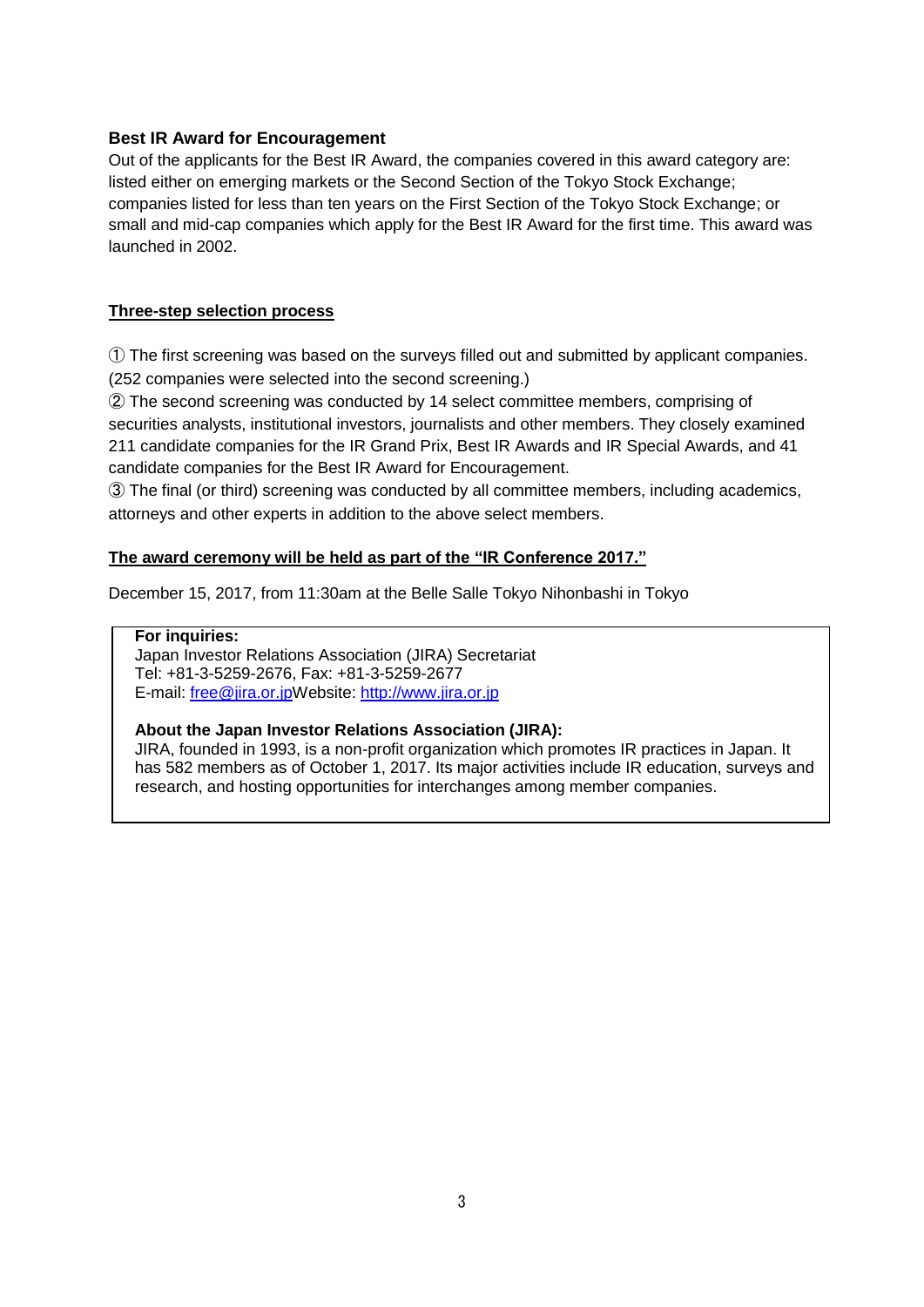## 【**Supplementary Information**】

#### **Major Reasons for the Selection of Awards and Other Information**

## **IR Grand Prix**

#### **Komatsu Ltd.**

(Received the IR Grand Prix in 2010 and the Best IR Award in 2007, 2008, 2013 and 2016)

Komatsu has maintained consistent information disclosure and dialogue with investors for many years. Changes in management have not caused this attitude to waver, and IR matters have been appropriately handled as an organization and by fully-knowledgeable IR staff. Engagement by top management and other management members, plant visits, and briefings by business departments have been highly praised by investors. Komatsu is conscious of the importance of fair disclosure, discloses monthly average hours of construction machine use and other data on its website, and has enhanced IR activities for individual investors. The ESG briefing, one of the areas that Komatsu has recently emphasized, is noted as a way to raise the credibility of its sustainable growth.

## **Shionogi & Co., Ltd.**

(Received the Best IR Award in 2015 and 2016 and the IR Special Award in 2014) Shionogi's top management is proactively engaged in dialogue with investors and makes a convincing argument about the competitiveness of the company. Consistent high-level information disclosure and communication with capital markets, even during periods of a harsh environment, have earned the credibility of investors. Shionogi is highly accredited for utilizing feedback from the investment community to improve governance, incorporate it in business strategy and change the mind-set of executives in the R&D department. The IR department makes efforts to keep improving its activities and to show linkage between their initiatives on social issues and the enhancement of their corporate value, by promoting dialogue regarding ESG.

## **Best IR Award**

#### **Daikin Industries, Ltd.**

## (First time recipient of the Best IR Award)

Top management meets with investors and discusses the business environment and its longer-term challenges with a coherent attitude. The IR department understands the needs of investors, incorporates them in briefings and other materials, and creatively adopts a different theme for the annual report each year. Daikin is also active in information disclosure via its website as well as the hosting of plant visits and other events. Moreover, IR activities for individual investors are promoted. Capital policy, such as setting a high dividend on equity (DOE) target, is articulated, thereby facilitating understanding by capital markets.

## **Daiwa House Industry Co., Ltd.**

(First time recipient of the Best IR Award)

Daiwa House has strengthened its IR activities in recent years. Its attitude, information disclosure, feedback to management and events, such as business presentations, are highly regarded as some of the best in the industry. Disclosed data are detailed and easy to understand, enabling useful discussion in small meetings by business segment. Daiwa House's first integrated report clearly explained the process of enhancing corporate value and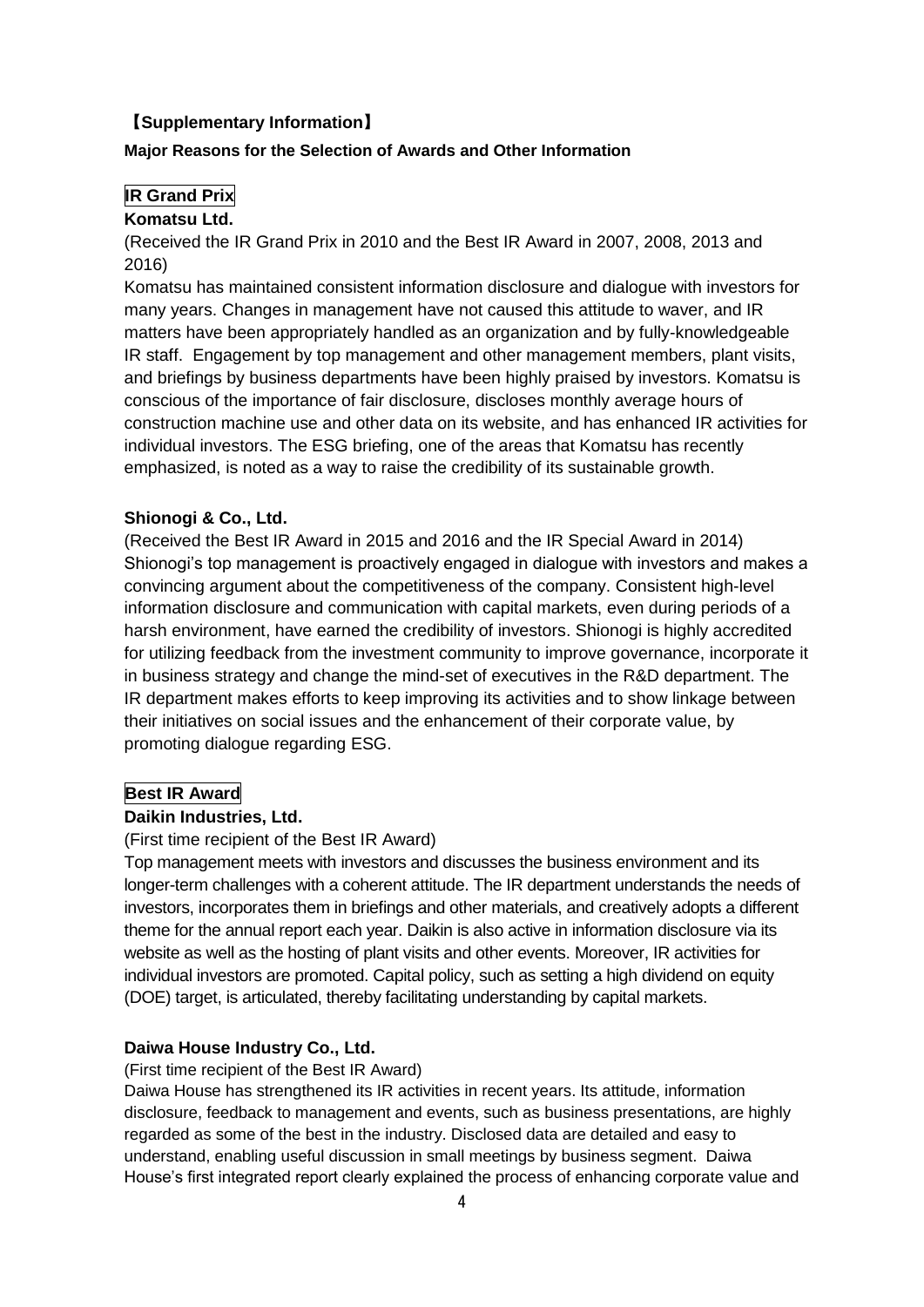the presentation meeting on its integrated report has been highly praised in the investment community as a tool for better dialogue and understanding.

## **Nabtesco Corporation**

#### (Received the IR Special Award in 2012)

Nabtesco's IR activities are steadily improving, despite the company being in a volatile business environment. Led by top management, the company is proactive in promoting IR activities. It is noted that the company's briefings are fair, straightforward and consistent. Nabtesco's integrated report gives a good long-term overview of corporate governance, accounting standards, and the remuneration system, thereby facilitating better understanding of the company. Concerning ESG, Nabtesco communicates with investors through meetings and other occasions. Moreover, its website has dedicated pages for individual investors. They are easy to understand and contain many illustrations.

#### **Nomura Research Institute, Ltd.**

(First time recipient of the Best IR Award)

While said to be in a business category that is difficult to understand, Nomura Research Institute (NRI) has continually enhanced its information disclosure. Top management is actively engaged in dialogue with investors and is open to candid exchanges of opinions. The IR department is making efforts to explain the views of management and business activities to investors for their better understanding. The IR team, which is experienced, resourceful and highly accessible, is regarded as highly credible in the investment community. Good briefing materials and events, such as meetings by business segment, are also well commended.

#### **Pola Orbis Holdings Inc.**

#### (Received the Best IR Award in 2015)

Pola's top management is deeply involved in IR activities, has enhanced its disclosure, and has clearly demonstrated that it uses the opinions of capital markets in management. The top management is continuing dialogue with foreign and domestic investors, while the IR department has been promoting events for individual investors. Supported by the business planning, finance and other departments, information required is consolidated in the IR department, leading to high praise for accurate information disclosure. IR tools, including the Fact Book with product data for each brand, are well commended.

#### **Marui Group Co., Ltd.**

#### (Received the IR Special Award in 2016)

In recent years, Marui has made efforts to enhance its IR activities, spearheaded by its top management. The company has published an integrated report for three consecutive years. In this report, its corporate story is clearly presented and the use of Key Performance Indices (KPI), partly based on the opinions of investors, is shown to enhance corporate value. Marui carries out IR activities based on a stance of "co-creating" corporate value with shareholders and investors. Briefings and their materials are highly accredited. As a part of efforts to promote ESG, Marui hosts presentation meetings focused on businesses, as well as on ESG and the integrated report.

## **Mitsubishi UFJ Financial Group, Inc.**

(First time recipient of the Best IR Award)

MUFG's top management has a proactive attitude toward IR and frequently meets with investors. While their business is diverse and their organization is complex, the IR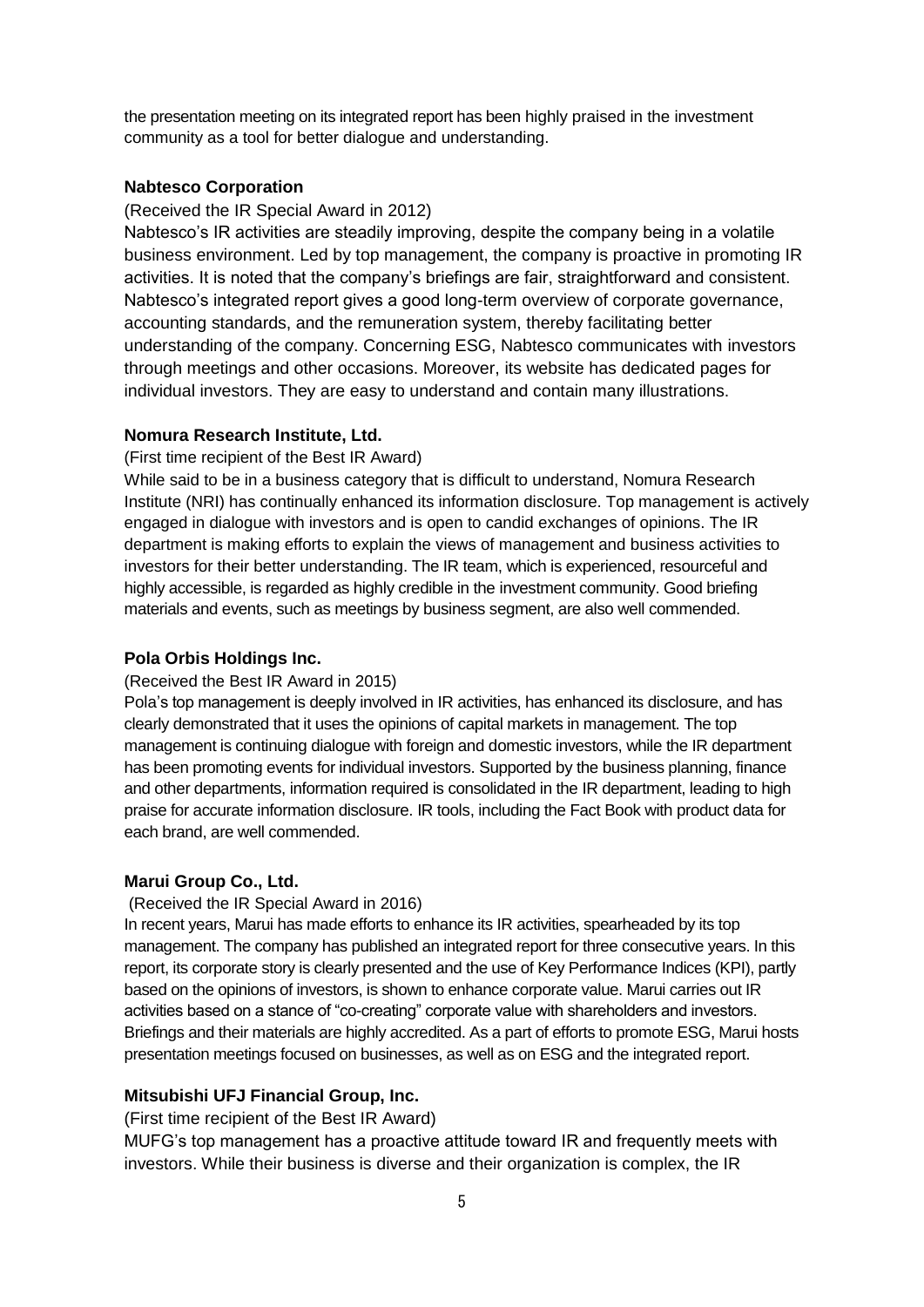department is implementing initiatives to enable the group to be better understood by investors. The MUFG Investors Day, when the head of each business group and a leading independent outside director make presentations and undertake a Q&A session, small meetings with top management, presentations by business group, and other events are highly acclaimed. MUFG's integrated report, which is divided into two parts – the main part and a data book – is extensive and rich in content.

# **IR Special Award**

# **Kirin Holdings Company, Limited**

(Received the IR Grand Prix in 2009, the Best IR Award in 1999 and 2000, and the IR Special Award in 2006)

Kirin's top management is proactively engaged in dialogue with investors and discusses the management transformation and how to enhance corporate value. Management makes convincing arguments and discloses information desired by investors even when the business environment is harsh. Kirin is forthcoming with IR activities that use nonfinancial information. Its IR tool, "the Transition of Corporate Governance," earned high marks. While Kirin's IR activities have long been highly praised, they have recently been receiving renewed attention and increased recognition.

# **Sony Corporation**

# (Received the Best IR Award in 1996)

Sony's top management and CFO clearly demonstrate their willingness to make use of investors' opinions in management for the enhancement of corporate value. The IR department also sincerely and thoroughly responds to questions raised by investors to ensure their better understanding. Sony also speedily captures the needs and concerns of capital markets, and appropriately reflects those factors in their briefing materials. Enhanced disclosure, focused on cash flow, is one such example. Management is strongly committed to capital markets and is frequently engaged in dialogue with investors.

# **Fuji Oil Co., Ltd.**

# (First time recipient of the IR Special Award)

In recent years, Fuji Oil has made tremendous progress in its IR activities. Top management is leading the whole management team in strengthening IR activities. Some outside directors also participate in IR meetings with internal directors, demonstrating their commitment to active dialogue with capital markets. Through the hosting of technology presentation meetings, facility tours and other events, the IR department is expanding opportunities to communicate with investors and promoting a better understanding of the company's business model. Fuji Oil is also taking initiatives such as incorporating investors' viewpoints in its medium-term business plan.

# **Best IR Award for Encouragement**

# **Trusco Nakayama Corporation**

(First time recipient of the Best IR Award for Encouragement)

Top management's open and sincere attitude has been well recognized. This is reflected in the company's disclosed information through the incorporation of medium and short-term business forecasts and other useful subjects for investors. Trusco is striving to provide quick and fair information disclosure. One example is its result briefing materials are available both in Japanese and in English. The Japanese version is uploaded on its website on the day of the briefing. Putting an emphasis on ESG information, including social contributions and the